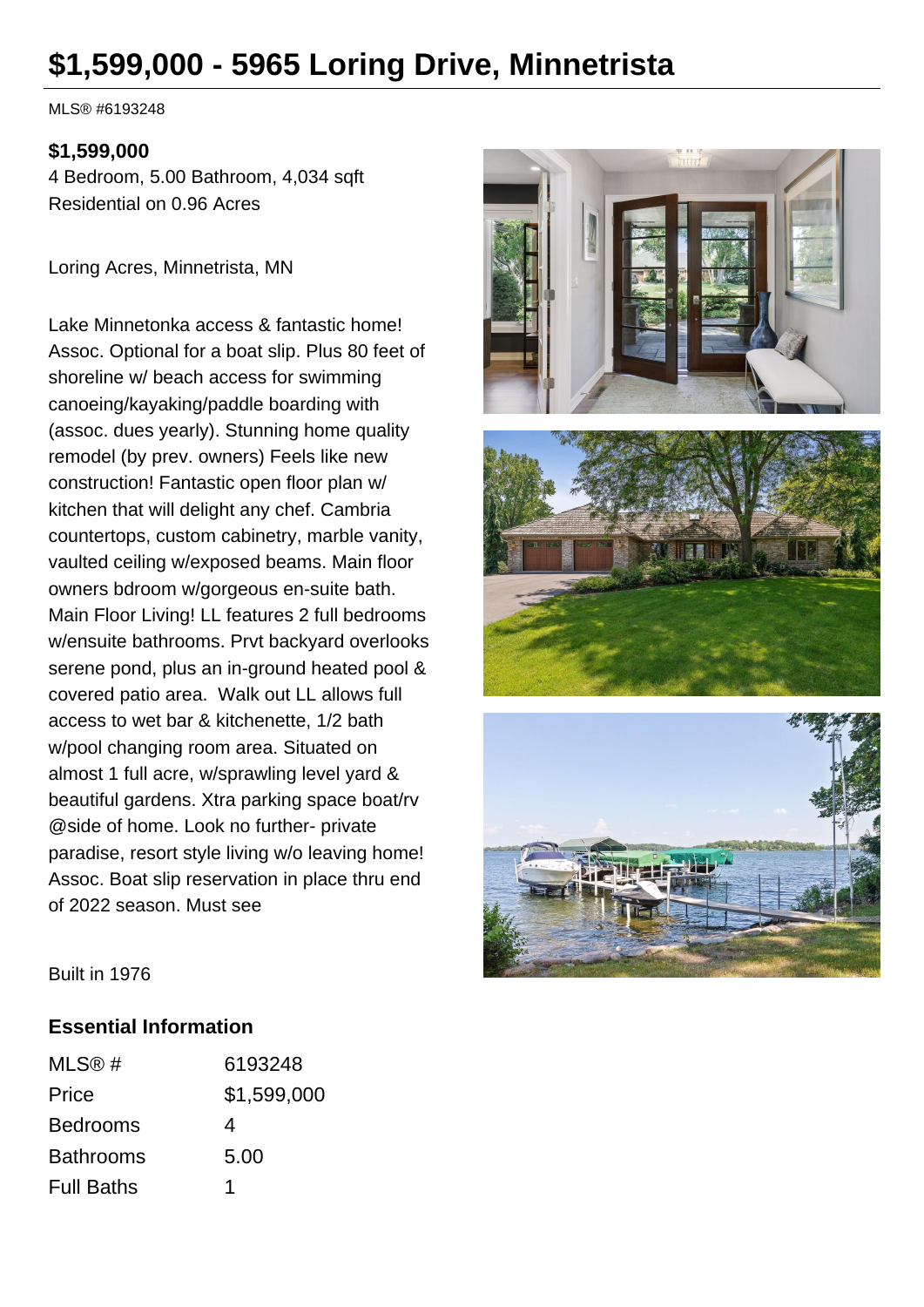| <b>Half Baths</b>     | 1                              |
|-----------------------|--------------------------------|
| <b>Square Footage</b> | 4,034                          |
| Acres                 | 0.96                           |
| <b>Year Built</b>     | 1976                           |
| <b>Type</b>           | <b>Residential</b>             |
| Sub-Type              | <b>Single Family Residence</b> |
| <b>Style</b>          | <b>Single Family Residence</b> |
| <b>Status</b>         | Active                         |

## **Community Information**

| Address      | 5965 Loring Drive |
|--------------|-------------------|
| Subdivision  | Loring Acres      |
| City         | Minnetrista       |
| County       | Hennepin          |
| <b>State</b> | ΜN                |
| Zip Code     | 55364             |

## **Amenities**

| # of Garages | 2                                                                             |  |
|--------------|-------------------------------------------------------------------------------|--|
| Garages      | Attached Garage, Asphalt, Multiple Garages, RV Access/Parking,<br>Underground |  |
| View         | South, West                                                                   |  |
| Waterfront   | Association Access, Shared, Pond, Dock                                        |  |
| Has Pool     | Yes                                                                           |  |
| Pool         | Below Ground, Heated, Outdoor Pool                                            |  |

## **Interior**

| Appliances      | Wall Oven, Microwave, Exhaust Fan, Dishwasher,<br>Cooktop,        |
|-----------------|-------------------------------------------------------------------|
|                 | Refrigerator, Washer, Dryer, Water Softener Owned, Electric Water |
|                 | Heater, Water Osmosis System, Humidifier                          |
| Heating         | <b>Forced Air</b>                                                 |
| Cooling         | <b>Central Air</b>                                                |
| Fireplace       | Yes                                                               |
| # of Fireplaces | 2                                                                 |

## **Exterior**

| Lot Description | Tree Coverage - Medium                 |
|-----------------|----------------------------------------|
| Roof            | Pitched, Age Over 8 Years, Shake, Wood |
| Construction    | <b>Brick/Stone, Fiber Cement</b>       |